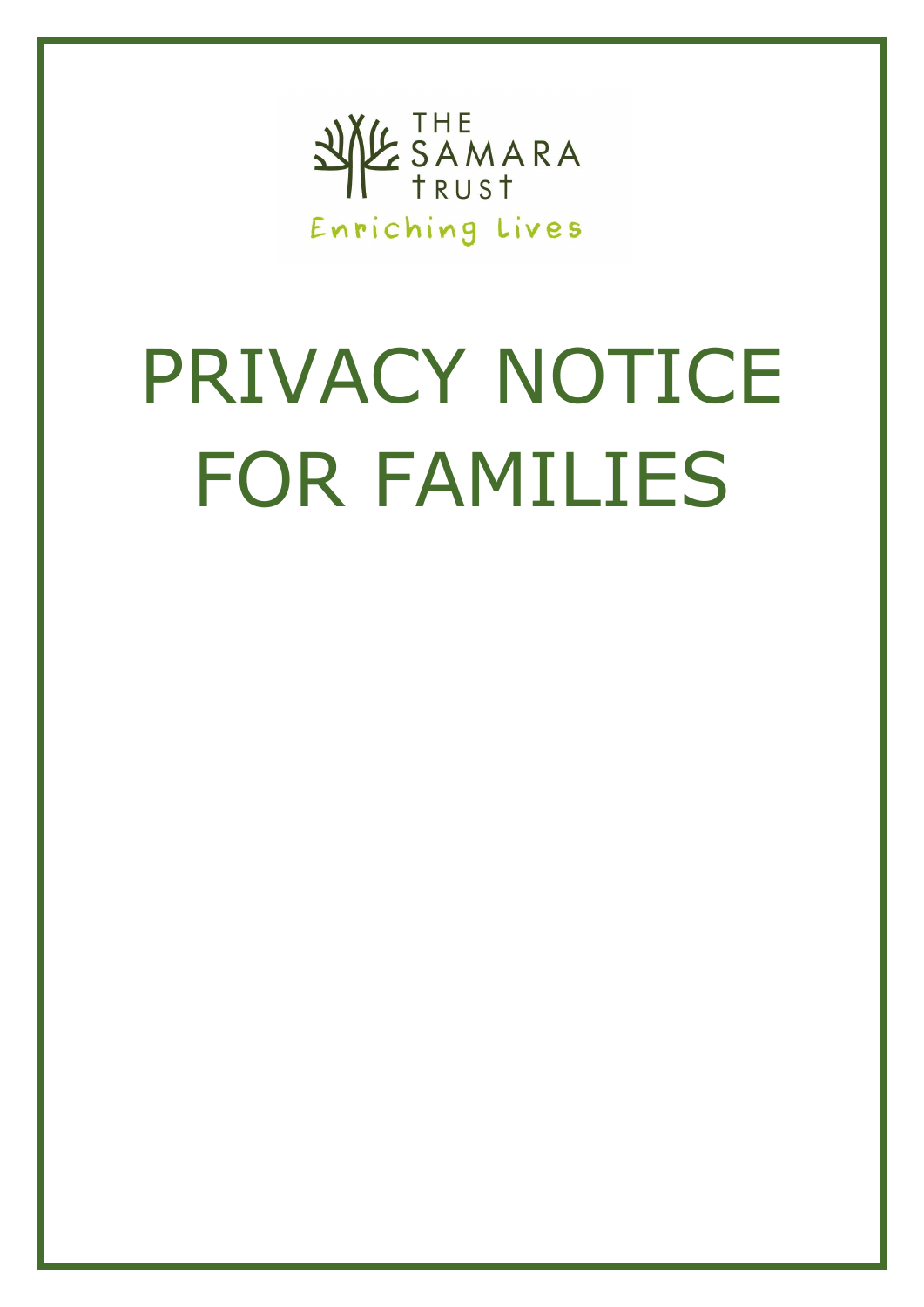# **General Data Protection Regulation GDPR**

#### **Privacy Notice for Families**

# **Introduction**

Everybody has a right to have their personal information kept confidential, this includes the children who attend schools in the Samara Trust and their families. The school is committed to protecting pupils' and families' privacy. These rights are also part of the law, the General Data Protection Regulation which is a European Union regulation that the UK government has decided to keep into the future.

#### **Why does the school have to issue this Privacy Statement?**

The school is classed as a Data Processor because the school processes data, for example it shares some attainment data with the Department for Education. Because the school also decides to have some internal systems, such as having systems to make sure the school treats everybody equally, then the school is also a Data Controller. The law requires that we must therefore keep data (personal information) confidential and secure. We must also tell families about what data we keep, why and how we intend to keep it secure.

# **Why do we keep data?**

The school uses data (personal information) for the following main reasons:

- To record who is on the school roll (our admissions).
- To record school attendance.
- To assess how well pupils are attaining and to predict how they might attain in the future.
- To help keep children safe and healthy (protecting pupils' welfare).
- To make sure that we give equal treatment to all children.
- To support the social life of the school community.

The school receives most data, works with it, stores it and shares it with others on the legal basis of *Public Task*. This means that these activities are tasks that the school has to carry out.

The school will ask for families for *consent* to our using other data, such as photographs.

# **Keeping your information private**

The school will make every effort to keep your information private. We will lock away paper records and make sure that the computer systems are secure. We will work hard to:

- Prevent any data being lost.
- Prevent any data being stolen.
- Prevent any data from being deleted inappropriately.
- Prevent data being seen by people who have no right to see it.
- Prevent data being altered inappropriately.

Our laptop computers and other portable devices are protected with passwords and encryption. Any desktop computers that have sensitive information on are also protected with passwords and encryption. Our server is kept secure, the hard disks do not leave the school. The members of staff do not share passwords or leave equipment or paper records